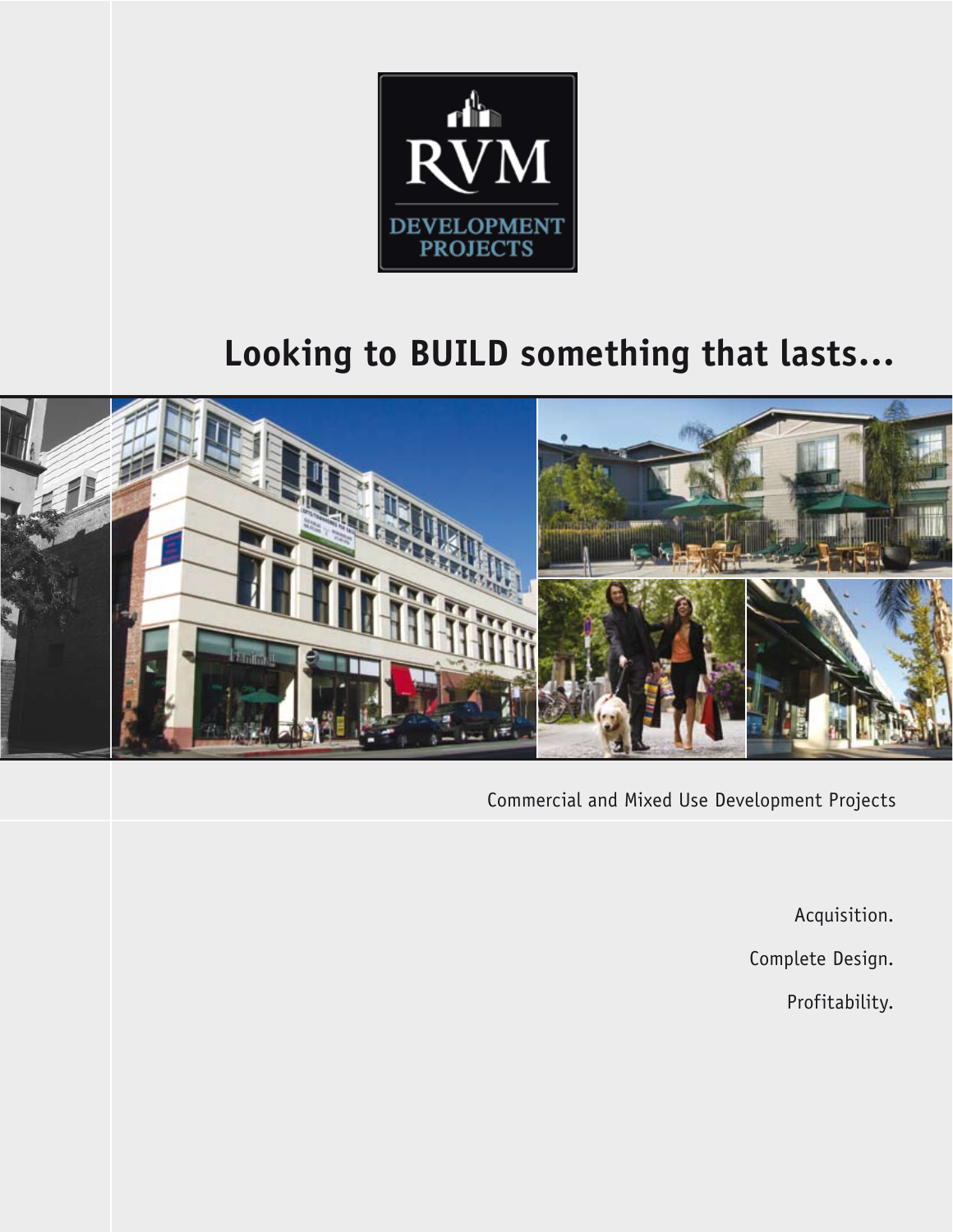

## **then CREATE with RVM.**

#### **WHO WE ARE**

RVM is a real estate development and investment firm that creates urban in-fill, mixed-use and historical renovation projects for the savvy investor and joint venture partner. We build everything from condominiums, to shopping centers, office complexes, and apartment buildings. With over 110 years of combined development experience, we can provide the type of development vehicle you seek.

#### **WHAT WE DO**

- $\blacksquare$  Identify and Underwrite Potential Projects
- **Assemble Required Parcels**
- $\blacksquare$  Negotiate Acquisition
- Due Diligence
- Raise Equity and Bridge Financing for Purchase
- $\blacksquare$  Complete Entitlement Services
	- $\blacksquare$  Pre-Plan Review Application
	- $\blacksquare$  Complete Design-Architectural and Structural Engineering
	- $\blacksquare$  LEED Certification (Leadership in Energy Environmental Desian)
	- **N** Vesting and Subdivision Maps
	- Zoning Review and Variance Hearings
	- Design Review (Conceptual through 100%)
	- **n** Environmental Impact Reports
- Secure Construction and Take Out Lenders
- End-to-End Project Management

#### **HOW WE EARN**

- $\blacksquare$  Buy right—We don't chase the market
- $\blacksquare$  Create Multiple Exit Strategies
	- $\blacksquare$  Sell the asset
	- Collect rent
	- Refinance

*"RVM's vertical integration allows them to streamline the development process and achieve cost savings other developers simply cannot. Tight cost controls have enabled them to prove their ability to be profitable in good times and in bad."*

> *Richard Wynne, Investor Los Angeles*

*"RVM did far more in our community than restore buildings. Their vision, money and commitment played a crucial role in saving Memorial Park and transformed it into a thriving community hub with 50 free public concerts per year."* 

> *Barbosa Polverini, Owner SoCal Development, Pasadena*

*"I've worked in commercial real estate for over 30-years. I invested with RVM to geographically diversify my portfolio. Little did I know they would produce the highest returns I've made in the past 5 years. That's performance!"* 

> *Ned Comer, Investor New Orleans*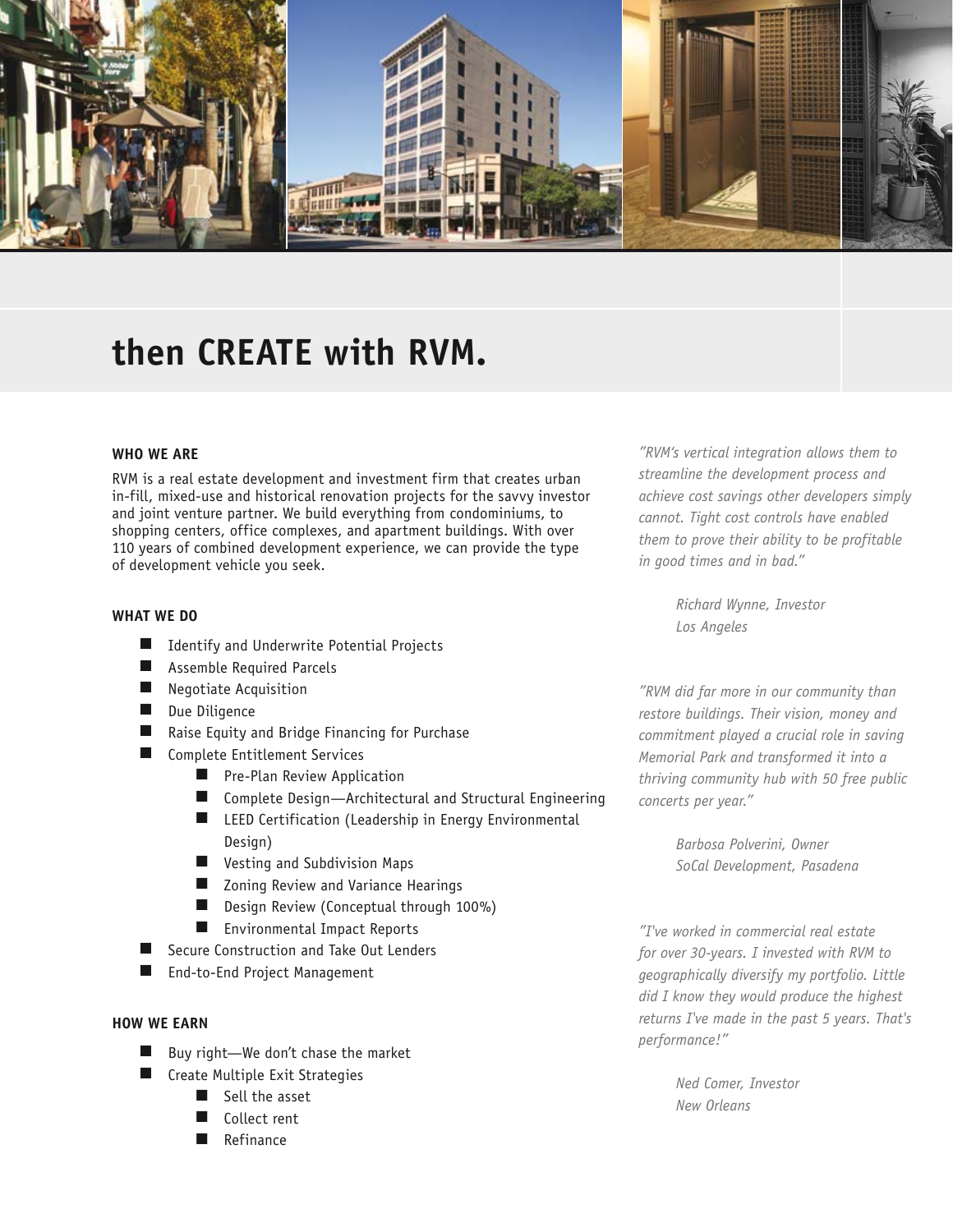## **A TEAM THAT WORKS**











#### **Douglas Alan Huberman**

A military liaison to the French, German and British Ministries of Defense, Doug managed multi-national, multi-million dollar projects. While an Associate Professor of Economics at the US Air Force Academy, he served on the Pikes Peak Area Council of Governments Socio-Economic Advisory Committee and founded the Colorado Ski School for the Blind. In 1992, he joined CNA Enterprises, Inc. where he quickly rose to Executive Vice President/Chief Operating Officer to oversee the acquisitions, dispositions and daily operations of the firm's \$500 million portfolio. Ten years later, Doug created RVM, assembling several buildings on Raymond Avenue and creating Old Pasadena Plaza. RVM now has several development projects in Pasadena, California, Phoenix, Cottonwood and Sedona, Arizona as well as other key US locations. Committed to creating community in his business and personal life, he serves as director of the Old Pasadena Management District, and Co-Founder and Board Chairman of the Friends of the Levitt Pavilion for the Performing Arts.

#### **Patrick Chraghchian**

A civil engineering graduate of the University of Southern California, Patrick has over 23-years of experience administrating and managing construction development projects. His company has built apartment buildings, office buildings, retail centers, public works projects and townhouse-style condominiums totaling in excess of 500-million dollars nationally and over 1-billion internationally. He is the President of American General Constructors, a full service construction company and the President of American General Design, an architectural and structural design company. In 2006, Patrick served as the past Chairman of the Old Pasadena Management District and is the current Chair of the Economic Development Committee. A past member of the Engineering Contractor Association, he is an accomplished free style skier, and supports the Western US Regional Office's Finance Committee of Homenenten, an Armenian athletic youth organization.

#### **Joel Leebove**

A California State University-Northridge Finance graduate, Joel has syndicated and managed the operations of 25 real estate partnerships, valued at \$250-million, including hotel and rental properties. From 1996 through 1999, he served as a member of the Travelodge Advisory Board, receiving its prestigious "Director of the Year" award in 1999. Currently, Joel manages the Travelodge Hotel at LAX Airport, a 147-unit, fullservice motor inn, and is a General Partner of the Best Western Sunset Plaza Hotel in West Hollywood, the Holiday Inn Express Hotel and Suites in Dana Point, California and the Holiday Inn Express Hotel and Suites in Carpentaria, California. He spends his down time on the greens playing golf and supporting the philanthropic work of the YMCA, Westchester Chamber of Commerce and Westchester Kiwanis Club.

#### **Steven Stathatos**

Steve earned his undergraduate, Masters and Juris Doctorate degrees from Stanford University, and has practiced law in San Francisco and Los Angeles since 1978. For the past 20-years, he has acted as General Counsel to the Stats Group, headquartered in Pasadena, California, a family-owned consortium of retail and real property interests. At Stats, Steve has been active as both legal representative and principal in several developments in Southern California ranging from the rehabilitation and operation of historic buildings on Colorado Boulevard in Old Pasadena to the entitlement of large mixed-use projects in the Antelope Valley. He is the current chairperson of the Old Pasadena Management District, former Chairperson of the Old Pasadena Parking Meter Zone Advisory Commission and current member of the Pacific Council on International Policy. He volunteers at his children's schools, makes wine and plays bluegrass guitar.

#### **Jake Metzler**

Jake is a rare combination of engineer and real estate developer. He earned his undergraduate Science degree from Cal Poly Pomona and a Masters in Computer Science from the University of Southern California. Jake was the Chief Technology Officer for Packard Bell, and the Chief Technology Officer for Computer Challenge Organization and CEO of their Image Based Technologies. He is an owner, investor and manager of commercial and residential properties who actively began investing in real estate in 1987. His portfolio includes singleand multi-tenant buildings, historic renovation projects and ground-up developments. Jake's experience as an investor provided ideal training for his work as a Managing Member and development partner for mixeduse projects. Jake is renown for putting his creative and analytical skills to work on innovative computer technologies. He is on the Board of Advisory for Innovium, a software company, and a member of the Board of Directors for Ophir Corporation, RF communication company.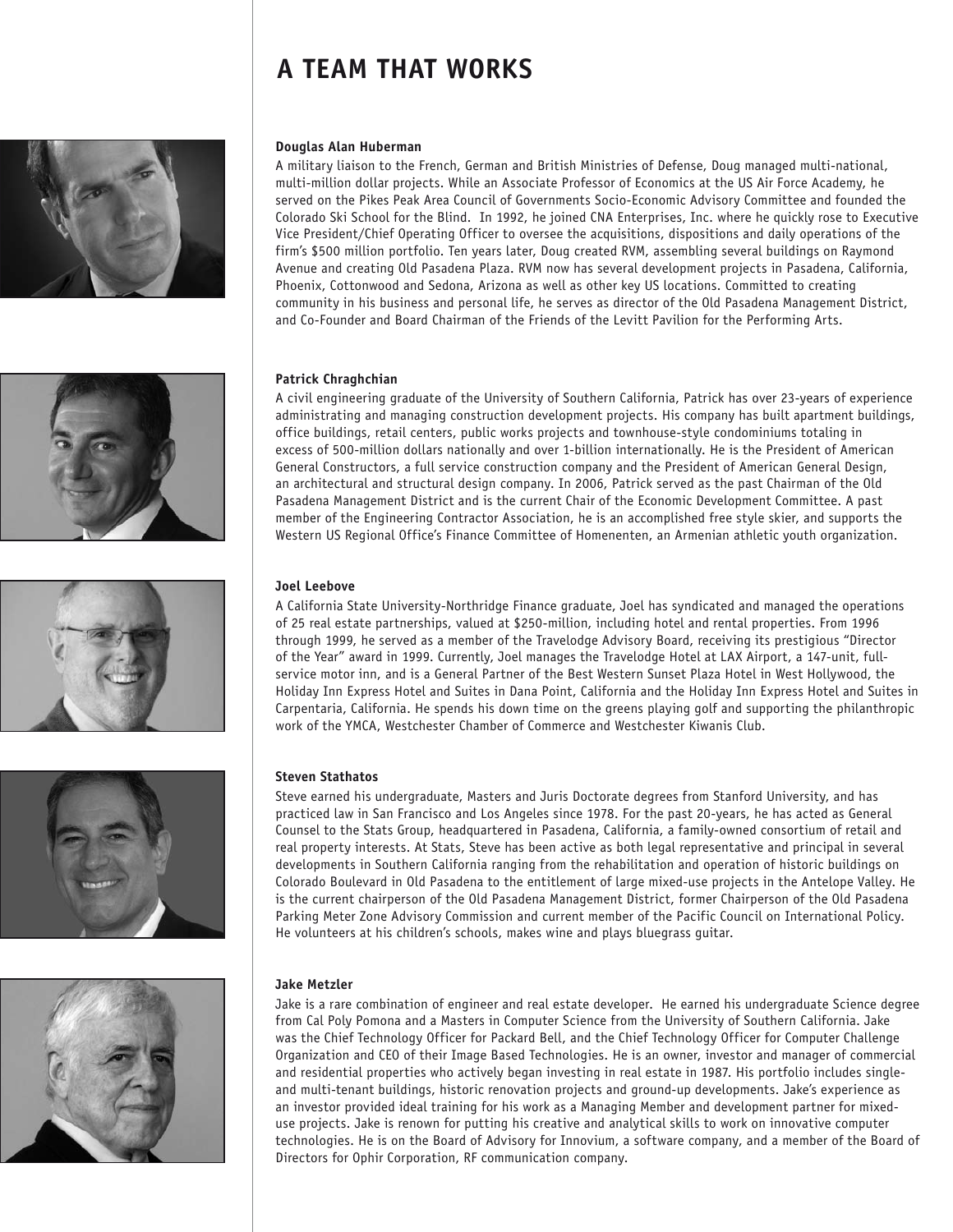### **Selected Properties in Progress**

#### **Windsong Sedona, Arizona Expected Completion 2010**

This project is slated to be the largest mixed-use development in the beautiful, resort community of Sedona. Now a dilapidated 1960's trailer park, the Windsong will be transformed into a six-acre complex of retail oriented toward the main commercial artery, pedestrian streets with restaurants and art galleries, and upper-floor, residential units with gorgeous mountain views. This will be the first true live-work project in Northern Arizona.

#### **The Livingston Hotel and Condominiums 123-139 South Los Robles Avenue Expected Completion 2009**

We began by assembling the historic 45-room Livingston Hotel and an adjacent fee parking lot. Through a combination of adaptive re-use and ground-up construction, we are creating a complex that will house a 3-level subterranean parking garage, 1,500 square feet of ground floor retail, 2,500 square feet of office space and 64 residential condominiums on the upper floors. The residential units will range from high ceiling lofts with historic brick to contemporary single story flats.

#### **Verde Valley Plaza Cottonwood, Arizona Expected Completion 2009**

Verde Plaza is a rundown 105,958 square foot shopping center. The plaza is located on Highway 89A the primary traffic arterial for both local commuter and tourist traffic between Phoenix and Jerome/Prescott. We are renovating the property and expanding it by 11,000 square feet. Its dated 1960's exterior will be completely refaced. Dramatic vertical elements, including a clock tower will distinguish the new Verde Valley from the surrounding retail district.

#### **496 South Arroyo Parkway Pasadena, California Expected Completion 2009**

The 17,500 square foot site is on Pasadena's busiest thoroughfare directly across the street from the newest and largest Whole Foods market in America. It is also within walking distance from the Del Mar Gold Line station. We are converting a car repair facility into a six-story mixed-use complex. There will be a three-level subterranean parking garage, 4,050 square feet of ground-floor retail or restaurant commercial, 5,500 square feet of second-floor office space, and 21 residential condominiums. The condos will range in size from 700 to 1,500 square feet.

#### **175 Del Mar Avenue Pasadena, California Expected Completion 2008**

The lot is 7,500 square feet, located near the Arroyo Parkway commercial district and less than one block from the Del Mar Gold Line station. We are creating a six-story condominium building containing 9 units of residential housing and 6,000 square feet of office space.









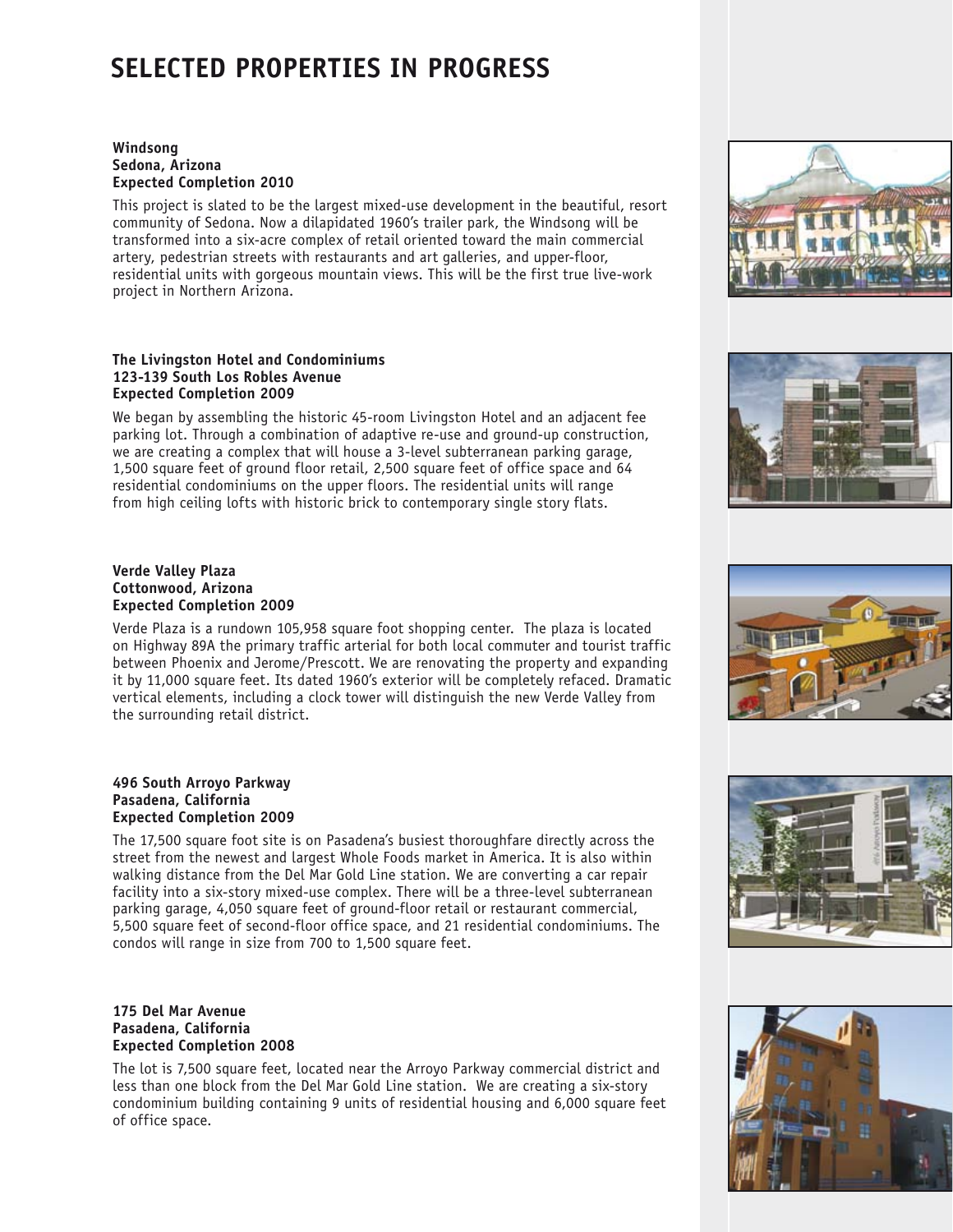## **some of our unique stories**











#### **Sunset Plaza Hotel West Hollywood, California Completed 2006**

An 88-unit apartment building was converted into a 100-room hotel in 1978. The hotel is located on Sunset Strip, near the House of Blues, Comedy Club and the Hyatt Hotel. The property was renovated several times, including replacing the dated 1950's exterior with a modern look. All of the rooms and common areas have been upgraded to boutique hotel standards comparable with adjacent properties. In March of this year, we spent over \$3,000,000 on additional renovations. The cash on cash return based on the original investment is 90% per year. In 2006, we completed a refinance of the property and returned the investors their original investment and an additional \$15,000,000.

#### **The Boston Centennial Building 28-35 North Raymond Avenue, Pasadena California Completed 2006**

When the building was acquired it was imploded, the roof was caved in, and the interior was a total loss. Now, it is a wonderful example of historic renovation. We built a new building inside the old to preserve the splendid exterior of historic terrazzo and 2-ft thick brick walls. The new community of business and home owners reside in 18 exposed brick lofts, 15 townhouses with balconies overlooking the Tournament of Roses Parade route and 13,500 square feet of retail space. High profile business tenants include the innovation-driven Advance Design Studio of Honda®, the highest grossing Famima store in the US, and a luxurious Dashing Diva franchise. In addition to return of capital and 80% profit from residential sales, each of our investors still own their pro-rata share of the commercial parcel and enjoy quarterly distributions.

#### **Holiday Inn Express Hotel & Suites Dana Point, California Completed 2003**

The 86-room hotel was purchased in August of 2001. While its location on Pacific Coast Highway was excellent (1 block from the Dana Point Harbor) it was poorly maintained and operated as an independent hotel. The hotel was renovated, repositioned and re-branded. The first step was a \$2,500,000 overhaul of the interior and a new exterior facing Pacific Coast highway. The hotel was franchised by Holiday Inn and the furnishings were upgraded to their standards. The property was purchased with substantial negative cash flow. Post renovation yields are now in excess of 11% per annum.

#### **Barnes and Noble/Starbucks Building 103-117 West Colorado, Pasadena, California Completed 1994**

The Barnes & Noble/Starbucks project began in 1993 with the assembly of four contiguous historic buildings along West Colorado Boulevard totaling 15,844 square feet. In close cooperation with the City's Department of Historic Preservation and Pasadena Heritage, the buildings were thoroughly renovated and seismically reinforced. Bearing walls were adapted for pass-throughs required for tenant occupancy and new plumbing and electrical systems installed. The entire premises were brought up to current code standards while retaining most of their historic fabric. Completion of the project in 1994 pioneered development of Old Pasadena's west end with the twin anchors of a 12,500 square foot Barnes & Noble and 2,700 square foot Starbucks Coffee.

#### **Holiday Inn Express Hotel & Suites Carpentaria, California Completed 2004**

The 108 room hotel was purchased in November 2003. At that time, the property was part of the Quality Franchise System and branded as the Comfort Inn Hotel and Suites. The property was reflagged and repositioned as a Holiday Inn Express Hotel and Suites. The higher end franchise has helped the property improve its revenues and is currently returning an 11% cash on cash return. The property has shown a 50% increase in value since its purchase.